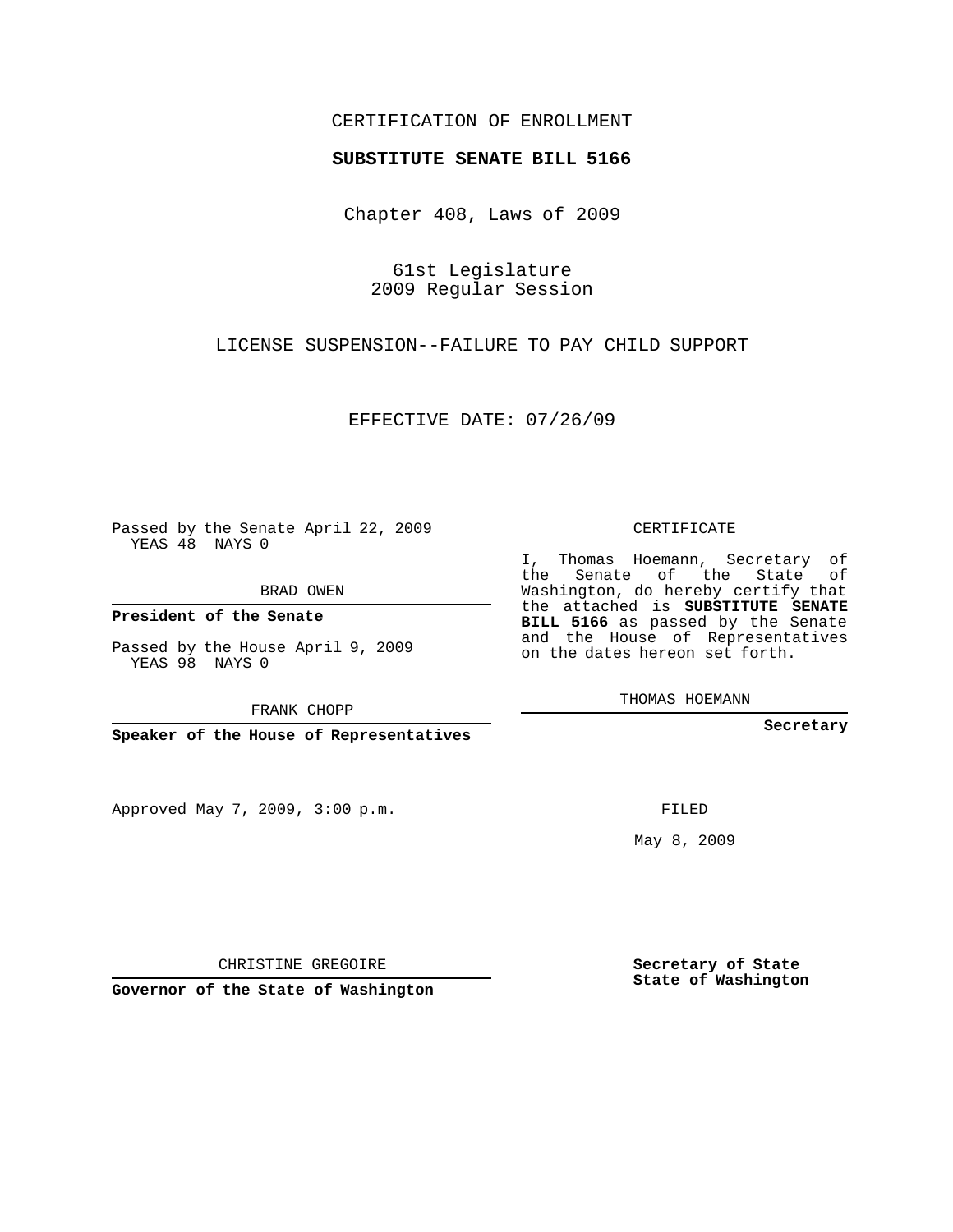## **SUBSTITUTE SENATE BILL 5166** \_\_\_\_\_\_\_\_\_\_\_\_\_\_\_\_\_\_\_\_\_\_\_\_\_\_\_\_\_\_\_\_\_\_\_\_\_\_\_\_\_\_\_\_\_

\_\_\_\_\_\_\_\_\_\_\_\_\_\_\_\_\_\_\_\_\_\_\_\_\_\_\_\_\_\_\_\_\_\_\_\_\_\_\_\_\_\_\_\_\_

AS AMENDED BY THE HOUSE

Passed Legislature - 2009 Regular Session

## **State of Washington 61st Legislature 2009 Regular Session**

**By** Senate Human Services & Corrections (originally sponsored by Senators Regala, Stevens, and Kline)

READ FIRST TIME 02/02/09.

1 AN ACT Relating to license suspension for the failure to pay child 2 support; amending RCW 74.20A.320; adding new sections to chapter 74.20A 3 RCW; and prescribing penalties.

4 BE IT ENACTED BY THE LEGISLATURE OF THE STATE OF WASHINGTON:

 5 **Sec. 1.** RCW 74.20A.320 and 1997 c 58 s 802 are each amended to 6 read as follows:

 (1) The department may serve upon a responsible parent a notice informing the responsible parent of the department's intent to submit the parent's name to the department of licensing and any appropriate licensing entity as a licensee who is not in compliance with a child support order. The department shall attach a copy of the responsible parent's child support order to the notice. Service of the notice must be by certified mail, return receipt requested. If service by certified mail is not successful, service shall be by personal service. 15 (2) The notice of noncompliance must include the ((<del>address and</del> telephone number of the department's division of child support office 17 that issues the notice and must inform the responsible parent that)) following information: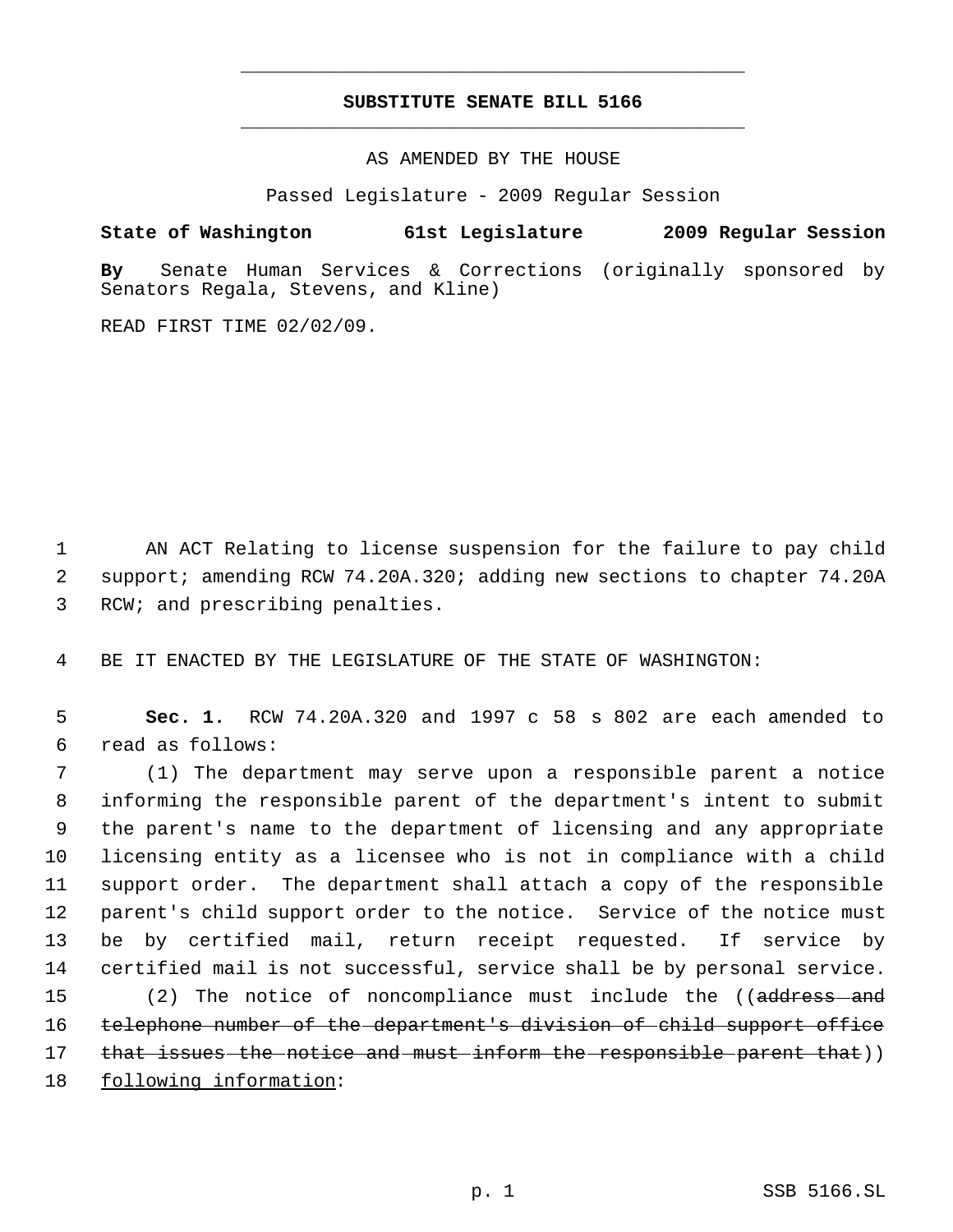1 (((a) The parent may request an adjudicative proceeding to contest 2 the issue of compliance with the child support order. The only issues 3 that may be considered at the adjudicative proceeding are whether the 4 parent is required to pay child support under a child support order and 5 whether the parent is in compliance with that order;

 6 (b) A request for an adjudicative proceeding shall be in writing 7 and must be received by the department within twenty days of the date 8 of service of the notice;

 9 (c) If the parent requests an adjudicative proceeding within twenty 10 days of service, the department will stay action to certify the parent 11  $to$  -the -department - of - licensing - and - any - licensing - entity - for 12 noncompliance with a child support order pending entry of a written 13 decision after the adjudicative proceeding;

14 (d) - If - the - parent - does - not - request - an - adjudicative - proceeding 15 within twenty days of service and remains in noncompliance with a child 16 support order, the department will certify the parent's name to the 17 department - of - licensing - and - any - appropriate - licensing - entity - for 18 noncompliance with a child support order;

19 (e) The department will stay action to certify the parent to the 20 department of licensing and any licensing entity for noncompliance if 21 the parent agrees to make timely payments of current support and agrees 22 to a reasonable payment schedule for payment of the arrears. It is the 23 parent's - responsibility - to - contact - in - person - or - by - mail - the 24 department's division of child support office indicated on the notice 25 within twenty days of service of the notice to arrange for a payment 26 schedule. The department may stay certification for up to thirty days 27 after contact from a parent to arrange for a payment schedule;

  $(f)-If$  the department certifies the responsible parent to the department of licensing and a licensing entity for noncompliance with a child support order, the licensing entity will suspend or not renew the parent's license and the department of licensing will suspend or not renew any driver's license that the parent holds until the parent provides the department of licensing and the licensing entity with a release from the department stating that the responsible parent is in 35 compliance with the child support order;

 $36$  (g) If the department certifies the responsible parent as a person 37 who is in noncompliance with a child support order, the department of 38 fish and wildlife will suspend the fishing license, hunting license,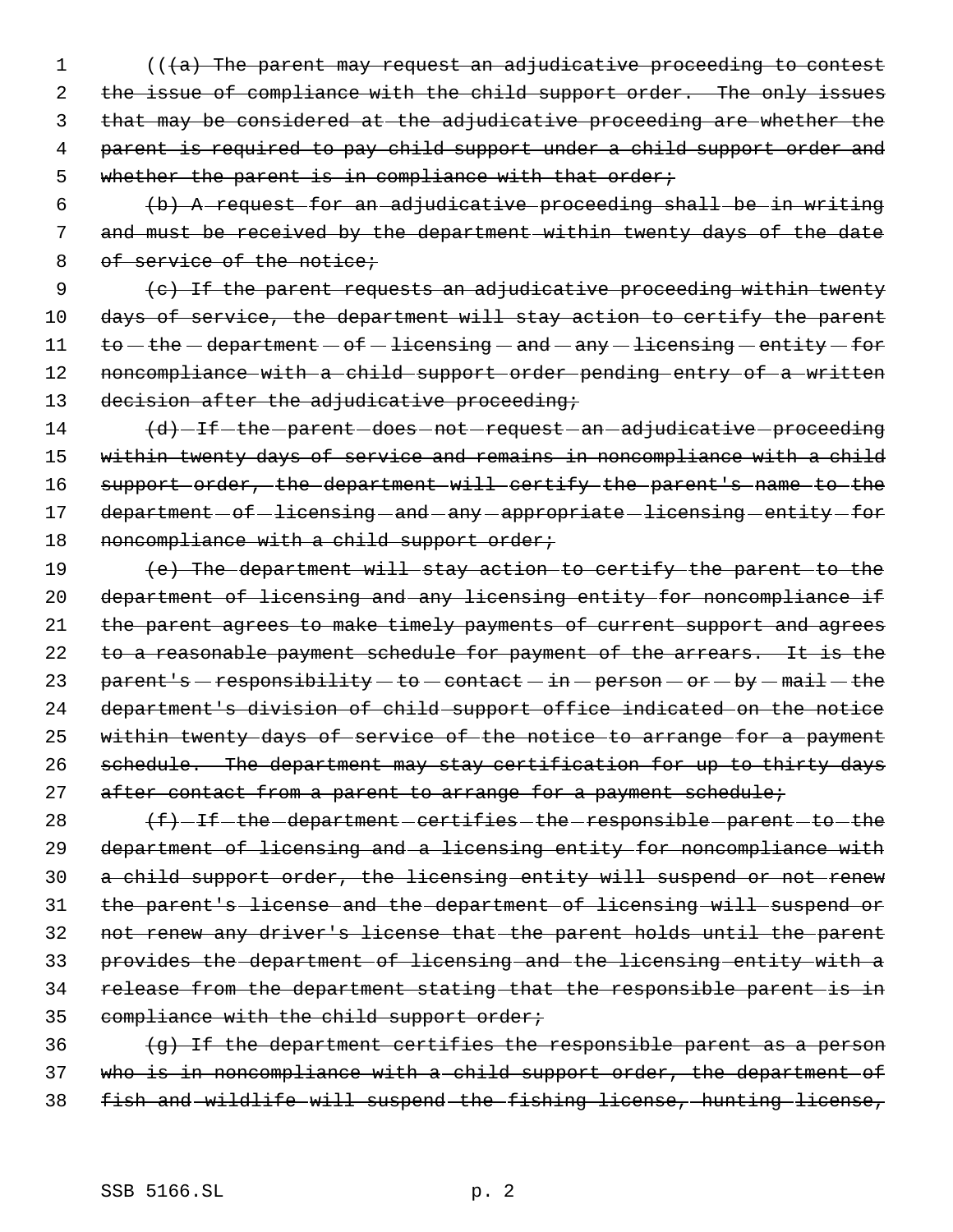1 commercial fishing license, or any other license issued under chapters 2 77.32, 77.28 [75.28], and 75.25 RCW that the responsible parent may 3 possess. Notice from the department of licensing that a responsible 4 parent's driver's license has been suspended shall serve as notice of 5 the suspension of a license issued under chapters 77.32 and 75.25 RCW;

6  $(h)$  - Suspension  $-$  of  $-a$  -license  $-will$  affect  $-$  insurability  $-i$  f  $-$  the 7 responsible - parent's - insurance - policy - excludes - coverage - for - acts 8 occurring after the suspension of a license;

9 (i) If after receiving the notice of noncompliance with a child 10 support order, the responsible parent files a motion to modify support 11 with the court or requests the department to amend a support obligation 12  $established - by - an - administrative - decision, - or - if - a - motion - for$ 13 modification of a court or administrative order for child support is 14 pending, the department or the court may stay action to certify the 15 parent-to-the-department-of-licensing-and-any-licensing-entity-for 16 noncompliance with a child support order. A stay shall not exceed six 17 months unless the department finds good cause. The responsible parent 18 has - the - obligation - to - notify - the - department - that - a - modification 19 proceeding is pending and provide a copy of the motion or request for 20 modification; and

21  $(\frac{1}{2})$  (a) The address and telephone number of the department's 22 division of child support office that issued the notice;

 (b) That in order to prevent the department from certifying the parent's name to the department of licensing or any other licensing entity, the parent has twenty days from receipt of the notice to contact the department and:

27 (i) Pay the overdue support amount in full;

28 (ii) Request an adjudicative proceeding as provided in section 2 of 29 this act;

30 (iii) Agree to a payment schedule with the department as provided 31 in section 4 of this act; or

32 (iv) File an action to modify the child support order with the 33 appropriate court or administrative forum, in which case the department 34 will stay the certification process up to six months;

35 (c) That failure to contact the department within twenty days of 36 receipt of the notice will result in certification of the responsible 37 parent's name to the department of licensing and any other appropriate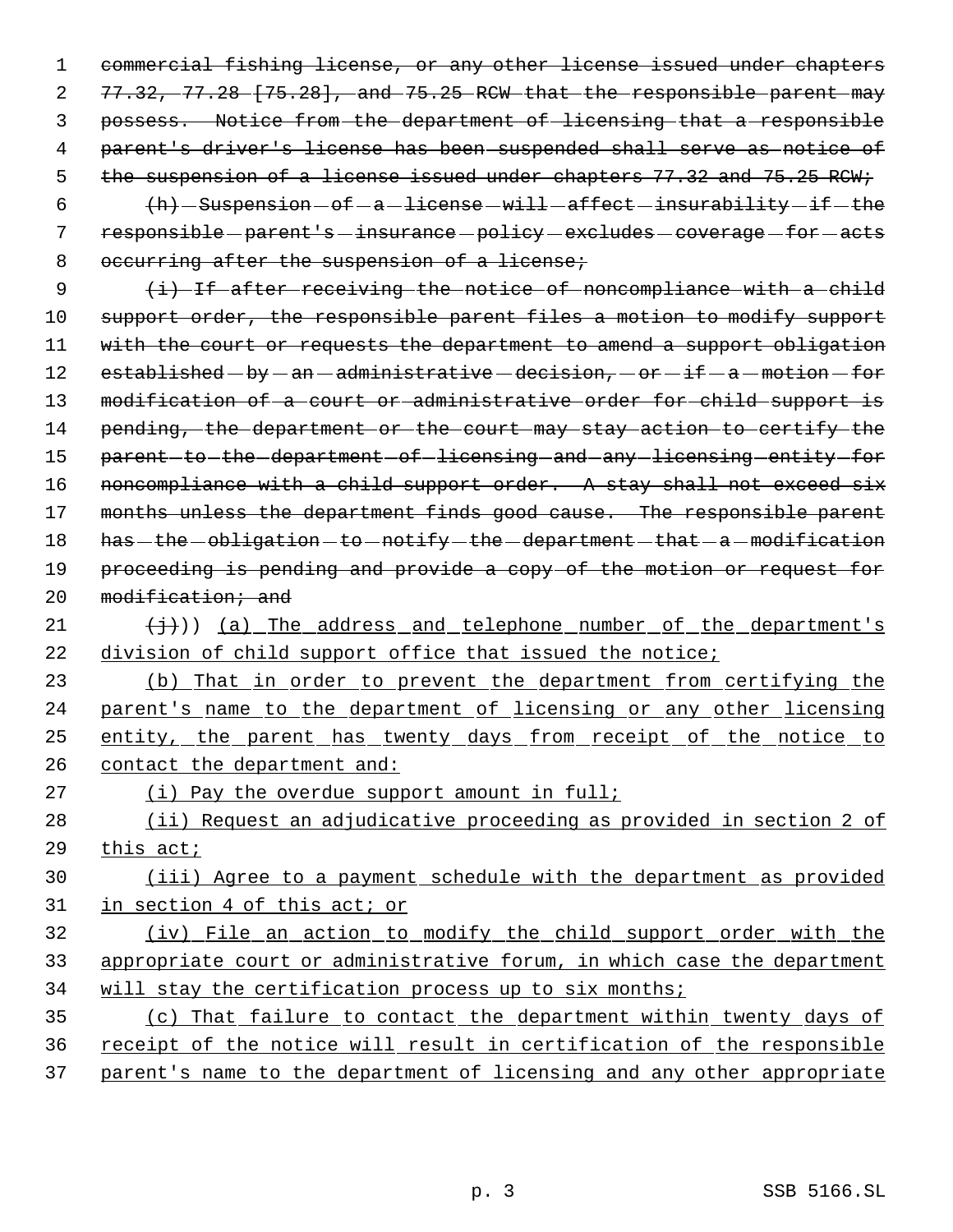1 licensing entity for noncompliance with a child support order. Upon

2 receipt of the notice:

 (i) The licensing entity will suspend or not renew the parent's license and the department of licensing will suspend or not renew any driver's license that the parent holds until the parent provides the department of licensing and the licensing entity with a release from the department stating that the responsible parent is in compliance 8 with the child support order;

9 (ii) The department of fish and wildlife will suspend a fishing 10 license, hunting license, occupational licenses, such as a commercial 11 fishing license, or any other license issued under chapter 77.32 RCW 12 that the responsible parent may possess, and suspension of a license by 13 the department of fish and wildlife may also affect the parent's 14 ability to obtain permits, such as special hunting permits, issued by 15 the department. Notice from the department of licensing that a 16 responsible parent's driver's license has been suspended shall serve as 17 notice of the suspension of a license issued under chapter 77.32 RCW;

18 (d) That suspension of a license will affect insurability if the 19 responsible parent's insurance policy excludes coverage for acts 20 occurring after the suspension of a license;

21 (e) If the responsible parent subsequently ((becomes-in)) comes 22 into compliance with the child support order, the department will 23 promptly provide the parent and the appropriate licensing entities with 24 a release stating that the parent is in compliance with the order( $(\tau$ 25 and the parent may request that the licensing entity or the department 26 of licensing reinstate the suspended license)).

27 (3) ((A responsible parent may request an adjudicative proceeding 28 upon service of the notice described in subsection (1) of this section. 29 The request for an adjudicative proceeding must be received by the 30 department-within-twenty-days-of-service. The-request-must-be-in 31 writing-and-indicate-the-current-mailing-address-and-daytime-phone 32 number, if available, of the responsible parent. The proceedings under 33 this subsection shall be conducted in accordance with the requirements 34 of -chapter - 34.05 - RCW. The -issues -that - may - be -considered - at -the 35 adjudicative proceeding are limited to whether:

 $(a)$  The person named as the responsible parent is the responsible 37 parent;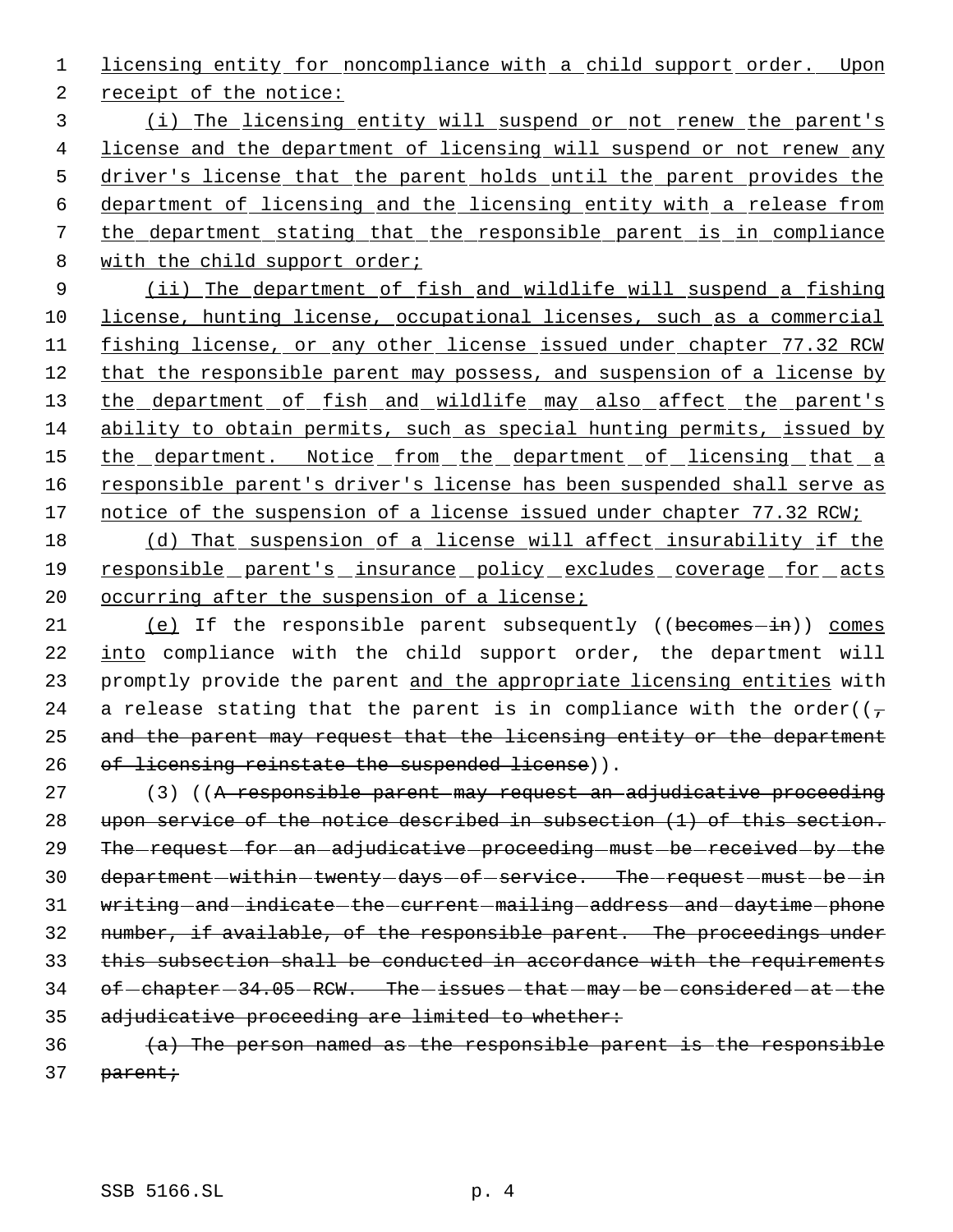1 (b) The responsible parent is required to pay child support under

2 a child support order; and

3 (c) The responsible parent is in compliance with the order.

 (4) The decision resulting from the adjudicative proceeding must be in writing and inform the responsible parent of his or her rights to review. The parent's copy of the decision may be sent by regular mail to the parent's most recent address of record.

- 8 (5) If a responsible parent contacts the department's division of 9 child support office indicated on the notice of noncompliance within 10 twenty-days-of-service-of-the-notice-and-requests-arrangement-of-a 11 payment - schedule, - the - department - shall - stay - the - certification - of 12 noncompliance - during - negotiation - of - the - schedule - for - payment - of 13 arrears. In no event shall the stay continue for more than thirty days 14 from the date of contact by the parent. The department shall establish 15 a schedule for payment of arrears that is fair and reasonable, and that 16 considers the financial situation of the responsible parent and the 17 needs of all children who rely on the responsible parent for support. 18 At the end of the thirty days, if no payment schedule has been agreed 19 to -in -writing -and -the -department -has -acted -in -good -faith, -the 20 department shall proceed with certification of noncompliance.
- 21  $(6)$  -If  $-a$  -responsible -parent -timely -requests -an -adjudicative 22 proceeding pursuant to subsection (4) of this section, the department 23 may not certify the name of the parent to the department of licensing 24 or-a-licensing-entity-for-noncompliance-with-a-child-support-order 25 unless - the - adjudicative - proceeding - results - in - a - finding - that - the 26 responsible parent is not in compliance with the order.
- 27  $(7)$  The department may certify to the department of licensing and 28 any appropriate licensing entity the name of a responsible parent who 29 is not in compliance with a child support order or a residential or 30 visitation order if:
- $\{a\}$  The responsible parent does not timely request an adjudicative 32 proceeding upon service of a notice issued under subsection (1) of this 33 section and is not in compliance with a child support order twenty-one 34 days after service of the notice;
- $35$   $\langle b \rangle$  -An -adjudicative -proceeding -results -in -a -decision -that -the 36 responsible parent is not in compliance with a child support order;
- $37$  (c) The court enters a judgment on a petition for judicial review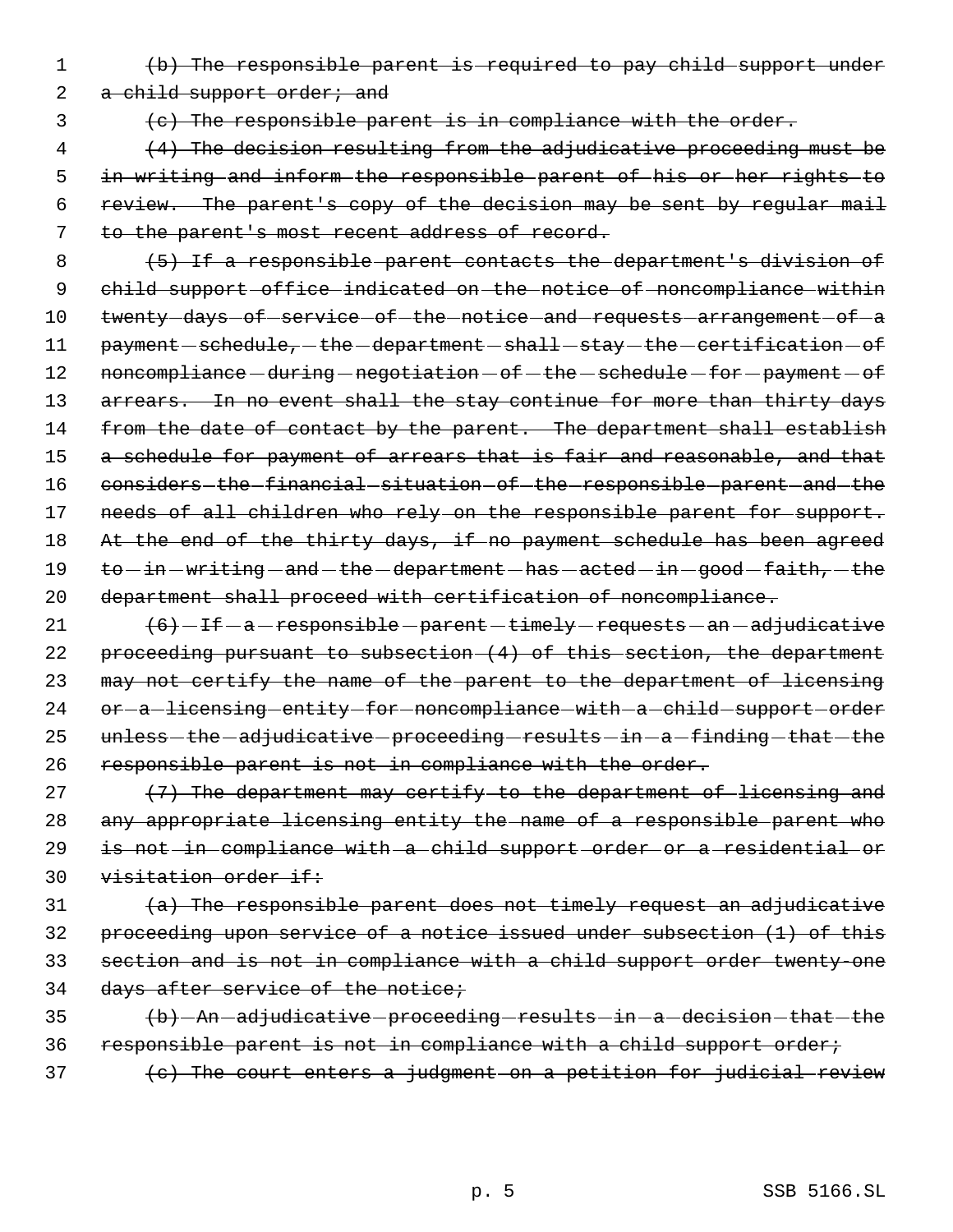1 that finds the responsible parent is not in compliance with a child

2 support order;

 3 (d) The department and the responsible parent have been unable to 4 agree on a fair and reasonable schedule of payment of the arrears;

 5 (e) The responsible parent fails to comply with a payment schedule 6 established pursuant to subsection (5) of this section; or

7 The  $-department$  shall  $-$  send  $-$  by  $-$  regular  $-$  mail  $-$  a  $-$  copy  $-$  of  $-$  any 8 certification of noncompliance filed with the department of licensing 9 or -a licensing entity to the responsible parent at the responsible 10 parent's most recent address of record.

11 (8) The department of licensing and a licensing entity shall, 12 without-undue-delay,-notify-a-responsible-parent-certified-by-the 13 department - under - subsection -  $(7)$  - of -this - section - that - the - parent's 14 driver's-license-or-other-license-has-been-suspended-because-the 15 parent's name has been certified by the department as a responsible 16 parent-who-is-not-in-compliance-with-a-child-support-order-or-a 17 residential or visitation order.

18  $(9+)$ ) When a responsible parent who is served notice under 19 subsection (1) of this section subsequently complies with the child 20 support order, ((or when the department receives a court order under 21 section 886 of this act stating that the parent is in compliance with 22 a-residential-or-visitation-order,-the-department-shall-promptly 23 provide-the-parent-with) a copy of a release stating that the 24 responsible parent is in compliance with the order( $(-$  A copy of the 25 release)) shall be transmitted by the department to the appropriate 26 licensing entities.

 $(110)$  The department may adopt rules to implement and enforce the requirements of this section. The department shall deliver a copy of rules adopted to implement and enforce this section to the legislature by June 30, 1998.

 (11) Nothing in this section prohibits a responsible parent from filing a motion to modify support with the court or from requesting the 33 department  $-$  to  $-$  amend  $-$  a  $-$  support  $-$  obligation  $-$  established  $-$  by  $-$  an administrative decision. If there is a reasonable likelihood that a pending motion or request will significantly change the amount of the child support obligation, the department or the court may stay action to certify the responsible parent to the department of licensing and any licensing entity for noncompliance with a child support order. A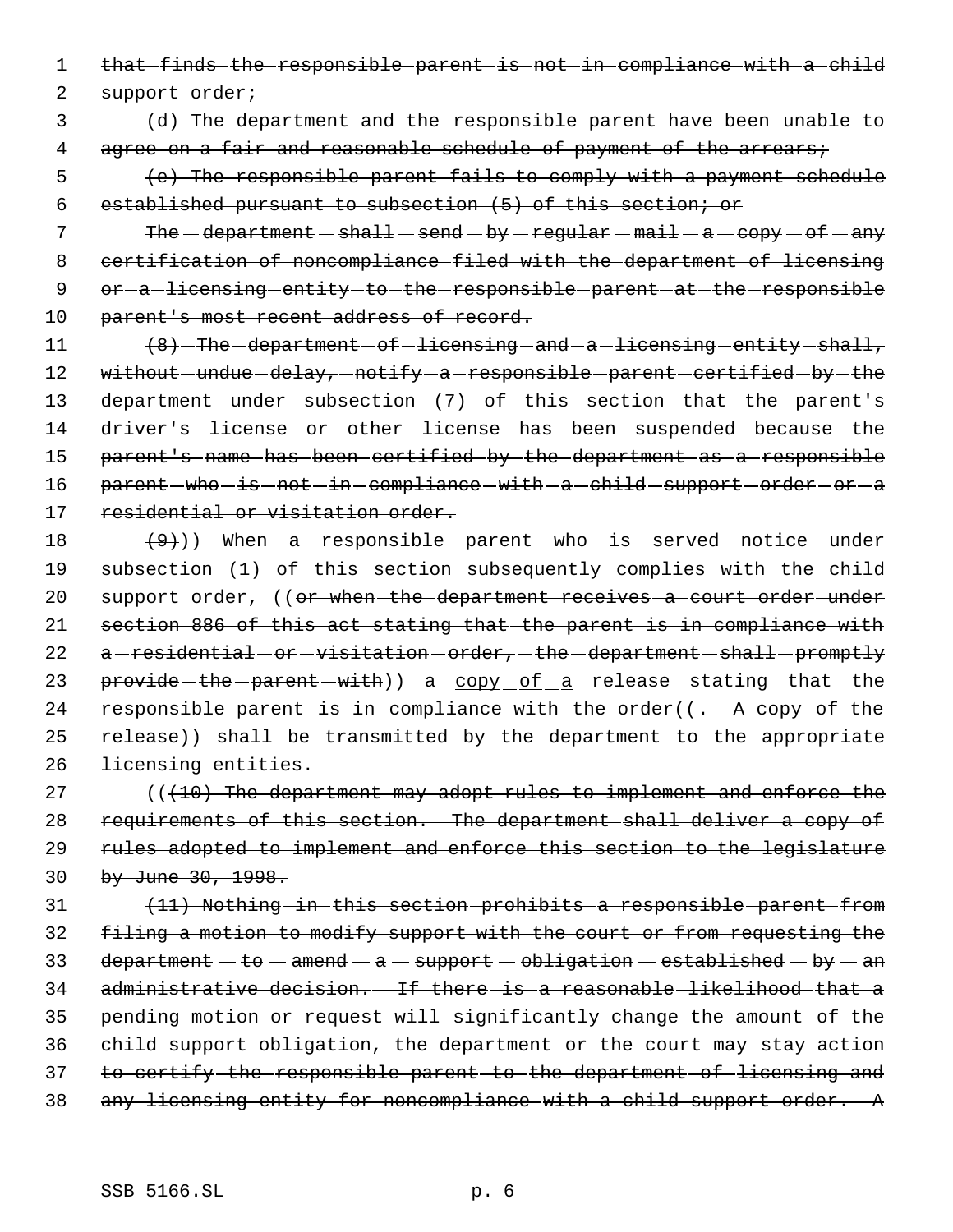stay shall not exceed six months unless the department finds good cause 2 to extend the stay. The responsible parent has the obligation to 3 notify the department that a modification proceeding is pending and provide a copy of the motion or request for modification.

 $\left( \frac{12}{12} \right)$ )  $\left( \frac{4}{12} \right)$  The department of licensing and a licensing entity may renew, reinstate, or otherwise extend a license in accordance with the licensing entity's or the department of licensing's rules after the licensing entity or the department of licensing receives a copy of the 9 release specified in subsection  $((+9))$   $(3)$  of this section. The department of licensing and a licensing entity may waive any applicable requirement for reissuance, renewal, or other extension if it determines that the imposition of that requirement places an undue burden on the person and that waiver of the requirement is consistent with the public interest.

 (((13) The procedures in chapter 58, Laws of 1997, constitute the 16 exclusive administrative remedy for contesting the establishment of 17 noncompliance with a child support order and suspension of a license 18 under this section, and satisfy the requirements of RCW 34.05.422.)

 NEW SECTION. **Sec. 2.** (1) A responsible parent may request an adjudicative proceeding upon service of the notice described in RCW 74.20A.320. The request for an adjudicative proceeding must be received by the department within twenty days of service. The request must be in writing and indicate the current mailing address and daytime phone number, if available, of the responsible parent.

 (2) If a responsible parent timely requests an adjudicative proceeding, the department may not certify the name of the parent to the department of licensing or a licensing entity for noncompliance with a child support order unless the adjudicative proceeding results in a finding that the responsible parent is not in compliance with the order and has not made a good faith effort to comply.

 (3) The issues that may be considered at the adjudicative proceeding are limited to whether:

 (a) The person named as the responsible parent is the responsible parent;

 (b) The responsible parent is required to pay child support under a child support order;

(c) The responsible parent is in compliance with the order; and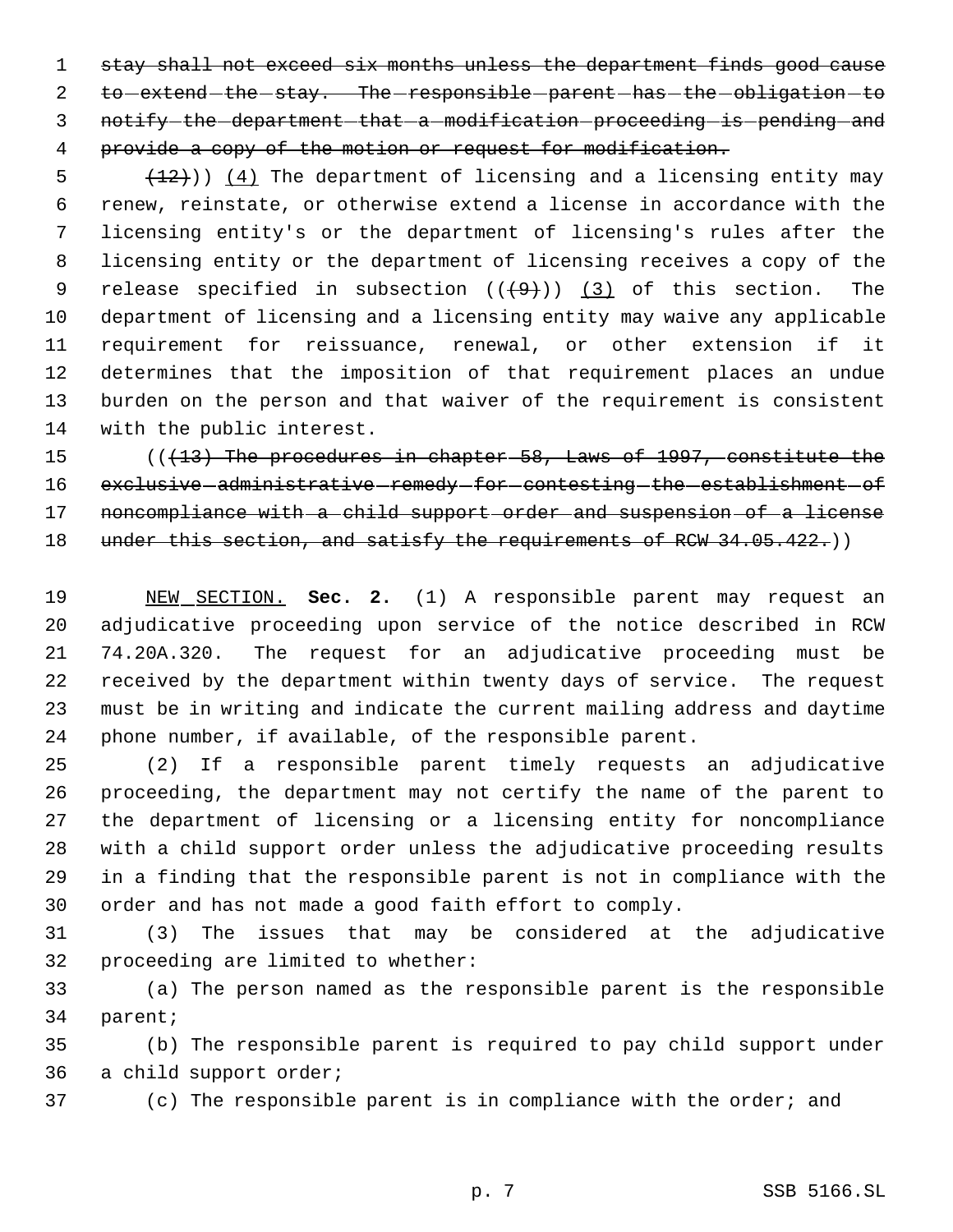(d) The responsible parent has made a good faith effort to comply with the order.

 (4) If the administrative law judge finds that the parent is not in compliance with the support order, but has made a good faith effort to comply, the administrative law judge shall formulate a payment schedule as provided in section 4 of this act.

 (5) The decision resulting from the adjudicative proceeding must be in writing and inform the responsible parent of his or her rights to review. The parent's copy of the decision may be sent by regular mail to the parent's most recent address of record.

 (6) The proceedings under this subsection shall be conducted in accordance with the requirements of chapter 34.05 RCW, the administrative procedure act.

 (7) The procedures of this section constitute the exclusive administrative remedy for contesting the establishment of noncompliance with a child support order and suspension of a license under this section, and satisfy the requirements of RCW 34.05.422.

 (8) For the purposes of this section, "good faith effort to comply" is a factual determination to be made by the administrative law judge based on the responsible parent's payment history, ability to pay, and efforts to find and maintain gainful employment.

 NEW SECTION. **Sec. 3.** (1) The department may certify to the department of licensing and any appropriate licensing entity the name of a responsible parent who is not in compliance with a child support order if:

 (a) Within twenty-one days after service of a notice issued under RCW 74.20A.320, the responsible parent does not request an adjudicative proceeding or file a motion with the appropriate court or administrative forum to modify the child support obligation;

 (b) An adjudicative proceeding results in a decision that the responsible parent is not in compliance with a child support order and has not made a good faith effort to comply;

 (c) The court enters a judgment on a petition for judicial review that finds the responsible parent is not in compliance with a child support order and has not made a good faith effort to comply; or

 (d) The responsible parent fails to comply with a payment schedule established pursuant to section 4 of this act.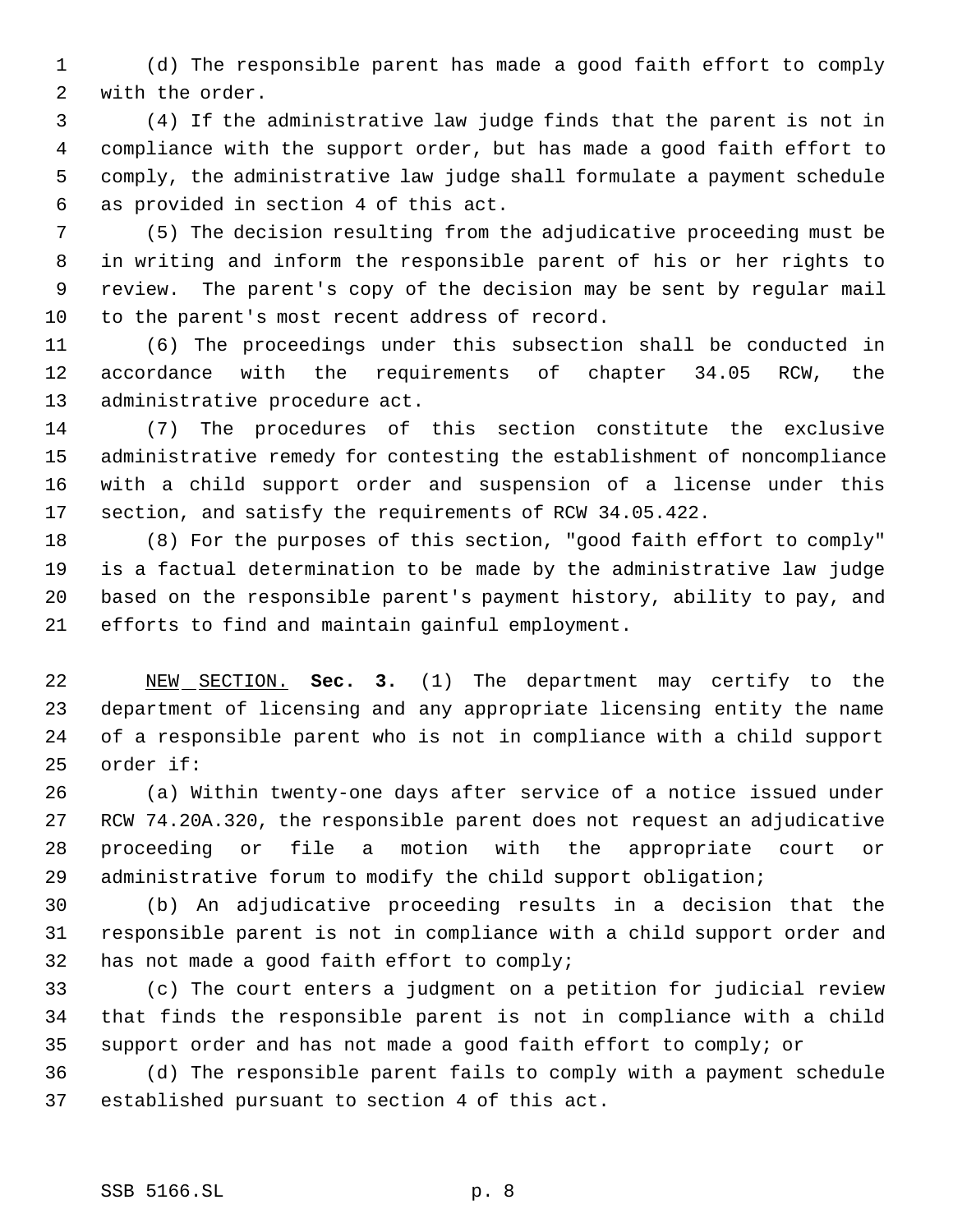(2) The department shall send by regular mail a copy of any certification of noncompliance filed with the department of licensing or a licensing entity to the responsible parent at the responsible parent's most recent address of record along with information as to how the parent may get his or her license reinstated.

 (3) The department of licensing and a licensing entity shall, without undue delay, notify a responsible parent certified by the department under subsection (1) of this section that the parent's driver's license or other license has been suspended because the parent's name has been certified by the department as a responsible parent who is not in compliance with a child support order.

 NEW SECTION. **Sec. 4.** (1) If a responsible parent contacts the department's division of child support office indicated on the notice of noncompliance within twenty days of service of the notice provided in RCW 74.20A.320 and requests arrangement of a payment schedule, the department shall stay the certification of noncompliance during negotiation of the schedule for payment of arrears up to thirty days from the date of contact by the responsible parent.

 (2) In proposing or approving a written payment schedule, the department or the administrative law judge shall take into consideration the amount of the arrearages, the amount of the current support order, the earnings of the responsible parent, and the needs of all children who rely on the responsible parent for support. The department or administrative law judge shall consider the individual financial circumstances of each responsible parent in evaluating the parent's ability to pay any proposed payment schedule and shall propose a fair and reasonable payment schedule tailored to the individual financial circumstances of the responsible parent. A payment schedule may include a graduated payment plan and may require a responsible parent to engage in employment-enhancing activities to attain a satisfactory payment level.

 (3) A payment schedule may be for the payment of less than current monthly support for a reasonable time and is not required to include a lump sum payment for the amount of arrears.

NEW SECTION. **Sec. 5.** The department may adopt rules to implement